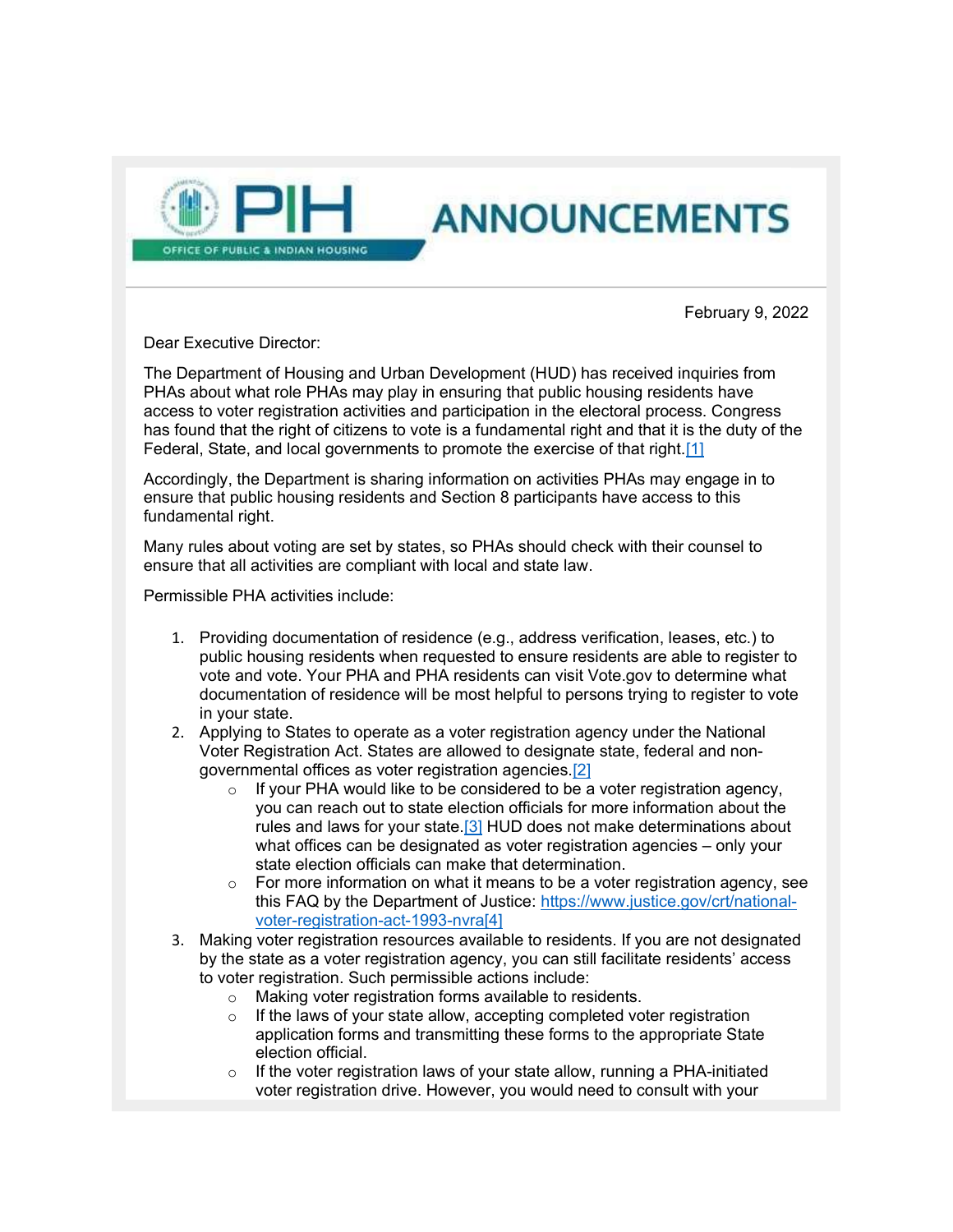counsel and your state election director to identify the rules and laws around voter registration drives for your state.

- 4. Permitting the use of PHA community space on an incidental basis to hold meetings, candidate forums, or voter registration, provided that all parties and organizations have access to the facility on an equal basis and are assessed equal rent or use charges.
- 5. Collaborating with local election administrators to permit the use of PHA space for voter drop boxes and voting sites, including for early voting.

PHAs may use Section 8 administrative fees and public housing operating subsidies to meet the costs for the above permissible activities. Where PHAs fund Resident Councils, the Resident Councils may use their funds to provide voter transportation as a resident service if they so desire.

PHAs may not use public housing funds to finance the use of facilities or equipment for partisan political purposes or partisan political activities that favor one candidate, party or political position over another. Any voter registration activities undertaken should not be partisan. Impermissible activities by PHAs include any act that would:

- 1. Suggest that benefits are in any way tied to a participant's voting activity, or
- 2. Give the appearance that the processes of voter registration or voting are not voluntary processes.

For additional voter and election resources, your agency may also refer to the non-partisan https://vote.gov official website. This website provides helpful information such as how to register to vote, voter registration deadlines, and specific information about state and local elections. Please feel free to share this resource with your PHA's residents and staff.

You are reminded that federal laws, including Section 504 of the Rehabilitation Act of 1973 (Section 504) and Titles II and III of the Americans with Disabilities Act of 1990 (ADA), require that the voting process, including voter registration, site selection, and casting ballots be accessible for individuals with disabilities. For example, any community space used for voting access must be accessible. See

https://www.ada.gov/ada\_voting/ada\_voting\_ta.htm for additional information.

Thank you for your commitment and service to helping HUD provide safe and affordable housing to low-income residents, as well as supportive services. If you have questions, please contact HUD at PHAVoterRegistration@hud.gov.

## [1] NATIONAL VOTER REGISTRATION ACT OF 1993.

[2] Section 7 of the NVRA, 52 U.S.C.A. § 20506.

[3] One tool that provides the information for state election officials is https://www.nased.org/members. This is not a HUD website and HUD cannot verify the contents of this website.

[4] See Q. 17, 19, 20, 22, 24, 25 for general responsibilities of voter registration agencies. See Q 23 for rules about how office staff at a designated voter registration agency may and may not interact with registration applicants.